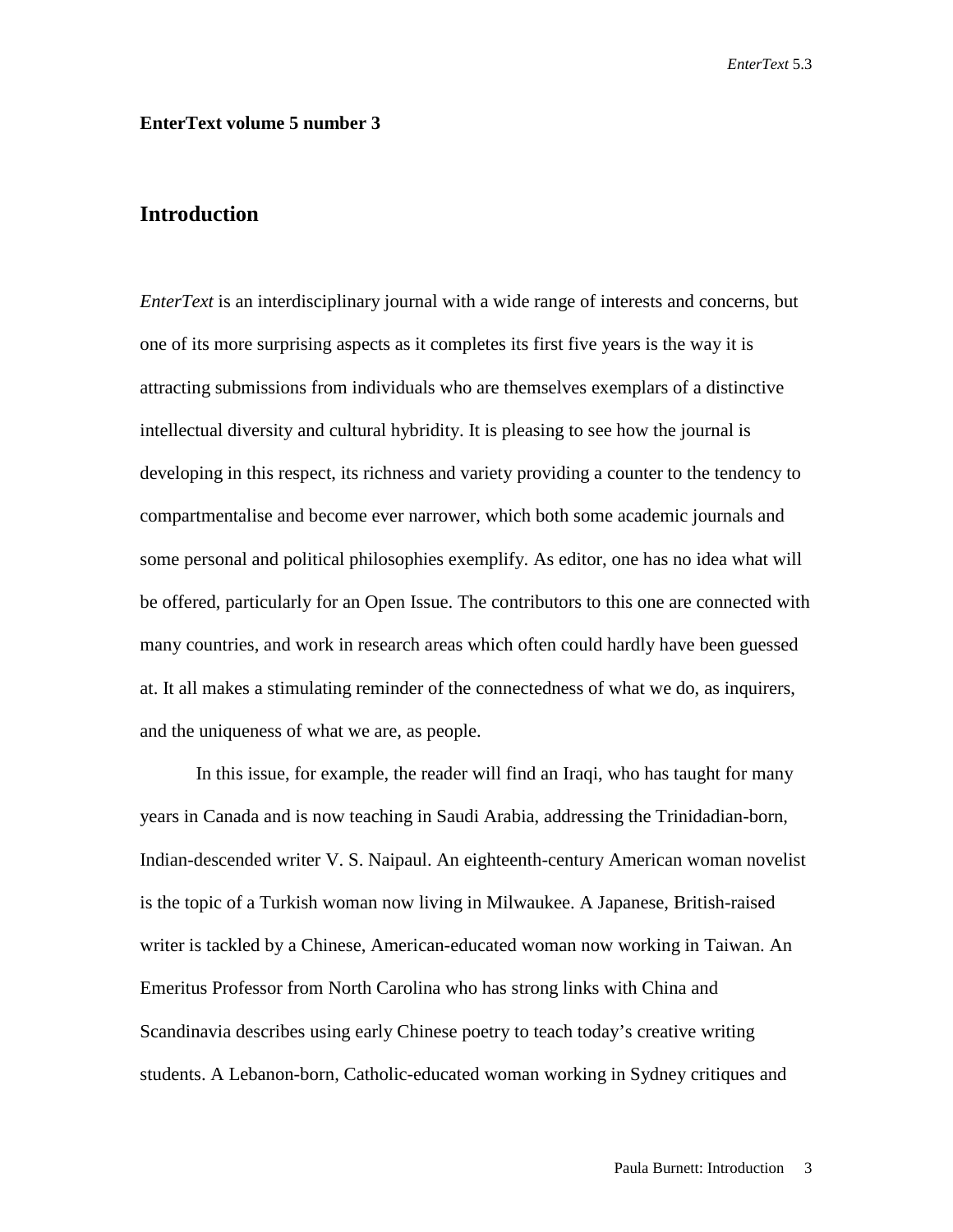translates the first lesbian novel in Arabic. A lecturer in Kuwait writes about the court of Britain's first Hanoverian king…. I could go on. Here are also a Fulbright scholar working in Malaysia on the creative use of the new digital technologies, a former recipient of a Fulbright award in Tel Aviv who is a poet and professor at a Jewish university in New York, a young Italian-American writer who has studied in the UK, and a poet from Martinique who has won prizes not only from Casa de las Americas in Cuba but from Macedonia and Lebanon. We have a man who lectures in Women's Studies and writes about political philosophy. And we have our first contributions from Bangladesh, Kuwait and Saudi Arabia, and our first in French-Caribbean Creole. We are proud that such an interesting bunch of people have entrusted us with their work, and hope that they are pleased with those they come to rub shoulders with in the pages of *EnterText*.

Indeed, in this issue the representation of the international Muslim world—not just the Umma (the Islamic faith community) but the wider realm of intercultural connections amongst those with a personal or ancestral Muslim tradition—is particularly unexpected and gratifying. In the West it is normal to understand that there are many different versions of Christian faith and that Western culture is shaped by a Christian tradition which affects all those living in Western-oriented societies (wherever in the world they may be and whatever their personal beliefs may be), but on the other hand, the vigour of stereotypical, negative perceptions of Islam in the West has probably never been stronger. The various and thought-provoking contributions to this issue by people connected to what are perceived as "Muslim countries" are a powerful reminder that the lives being lived within or close to Islam are as various as those related to Christian tradition. As, for instance, contemporary Western political discourse moves to entrench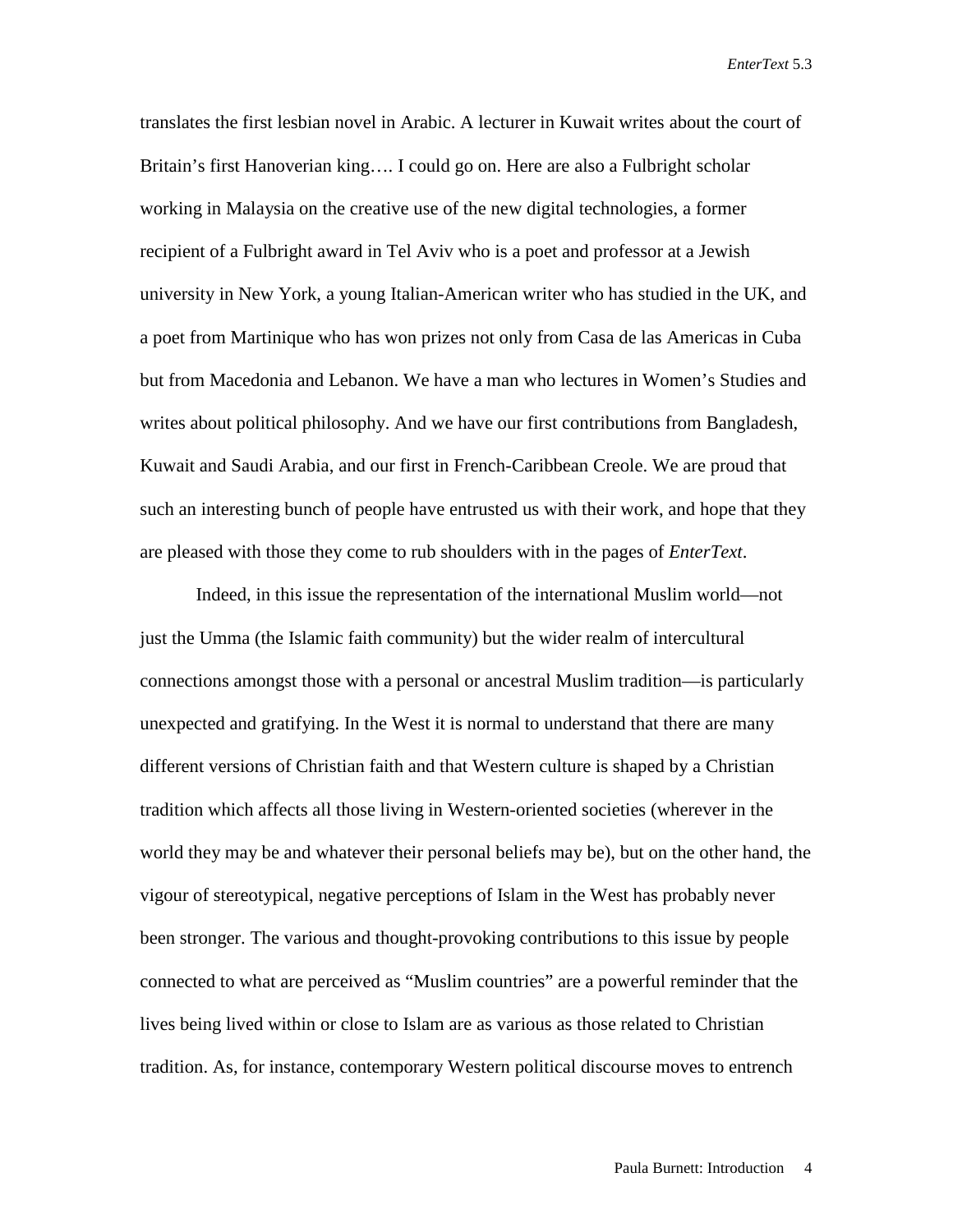the idea of Iran as a retrograde, "medieval" and "dangerous" theocracy, it behoves us to keep alive an awareness of some salient facts tending in a different direction, for instance that it is a country where 65% of university students are women.

It is perhaps predictable that creative work is likely to be highly diverse. What is less common in scholarly journals, however, is diversity between items of academic work. In this issue we have ten very different essays, from different fields and representing different approaches, and creative work from five people, including work in translation. The issue opens with an essay which tackles some core questions of political economy. Robert Carley inventively deploys not only Heidegger but Brecht, to expose "the postmodern materialism of high corporate finance as a kind of ontological container for technological progress, the development of productive machine technologies, dead labour, and the positing of living labour through the extension of the horizon of capital across the globe." This is followed by an historical study of a little-known detail of eighteenth-century British history, the presence of two Turkish servants at the side of George I. Khaled Aljenfawi investigates contemporary discourse about them, and considers their complex positioning as an abject Other which served to deflect criticism of George himself. The eighteenth-century theme continues, but now on the other side of the Atlantic, with Ayse Naz Bulamur's study of Hannah Webster Foster's novel *The Coquette*, which is seen as eschewing a moralistic single perspective to present multiple voices and points of view on the position of women in America at the time. Another woman-authored iconic work of similar period, Mary Shelley's *Frankenstein,* is Emily Anderson's topic in the following essay, in which she too focuses on multiple points of view. The narrators' testimony leads only to the conclusion that language is ultimately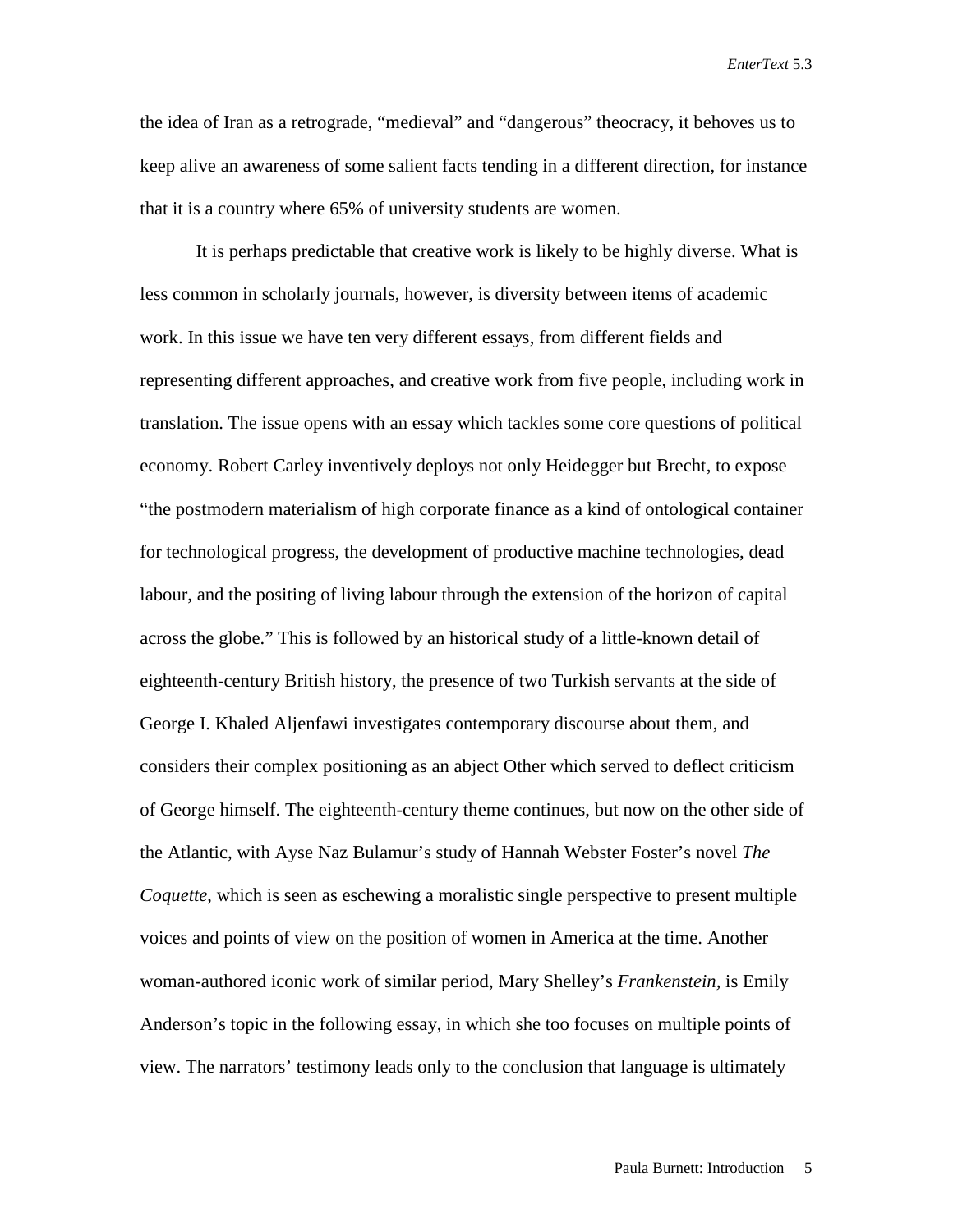unreliable and "incapable of representing the most subjective of states," hence the anxiety of the gothic novel in its quest for expression.

There is then a group of works with a poetic dimension. First are poems from two American poets, Jay Ladin and Robert Klein Engler, dealing, among other things, with ageing, followed by two essays about poetry arriving at very different poetics from a related source. Christopher Funkhouser helps the reader to an understanding of the digital poetry of John Cayley who creates interactive texts, sometimes drawing on ancient Chinese texts, while J. Gill Holland illustrates the usefulness of the poetics of other early Chinese texts as examples to creative writing students working in English today.

The far-eastern theme continues with Chu-chueh Cheng's essay on Ishiguro which considers his testing of myths and stereotypes in a range of novels. Ishiguro has drawn famously on his own plural heritage as a British-raised writer of Japanese descent, but the focus here is on his conversion of the transience of popular culture's media representations into the permanence of literary texts. The essay argues that it is "from an insider-outsider's double vision that [he] detects the fictionalization of national/racial myths, challenges the validity of metonymic presumptions, and exposes the emptiness of cultural signifiers." The work that follows is a glimpse of a new writer also drawing on her own multiple cultural influences and looking beyond and through them. Ann-Marie Vazzano is a young Italian-American whose autobiography addresses the family history which has shaped her sense of self.

Feminine identities of several kinds are the preoccupation of the group of works which follow. Samar Habib both writes about and translates an excerpt from the first lesbian novel in Arabic, by Lebanese novelist Elham Mansour. She looks particularly at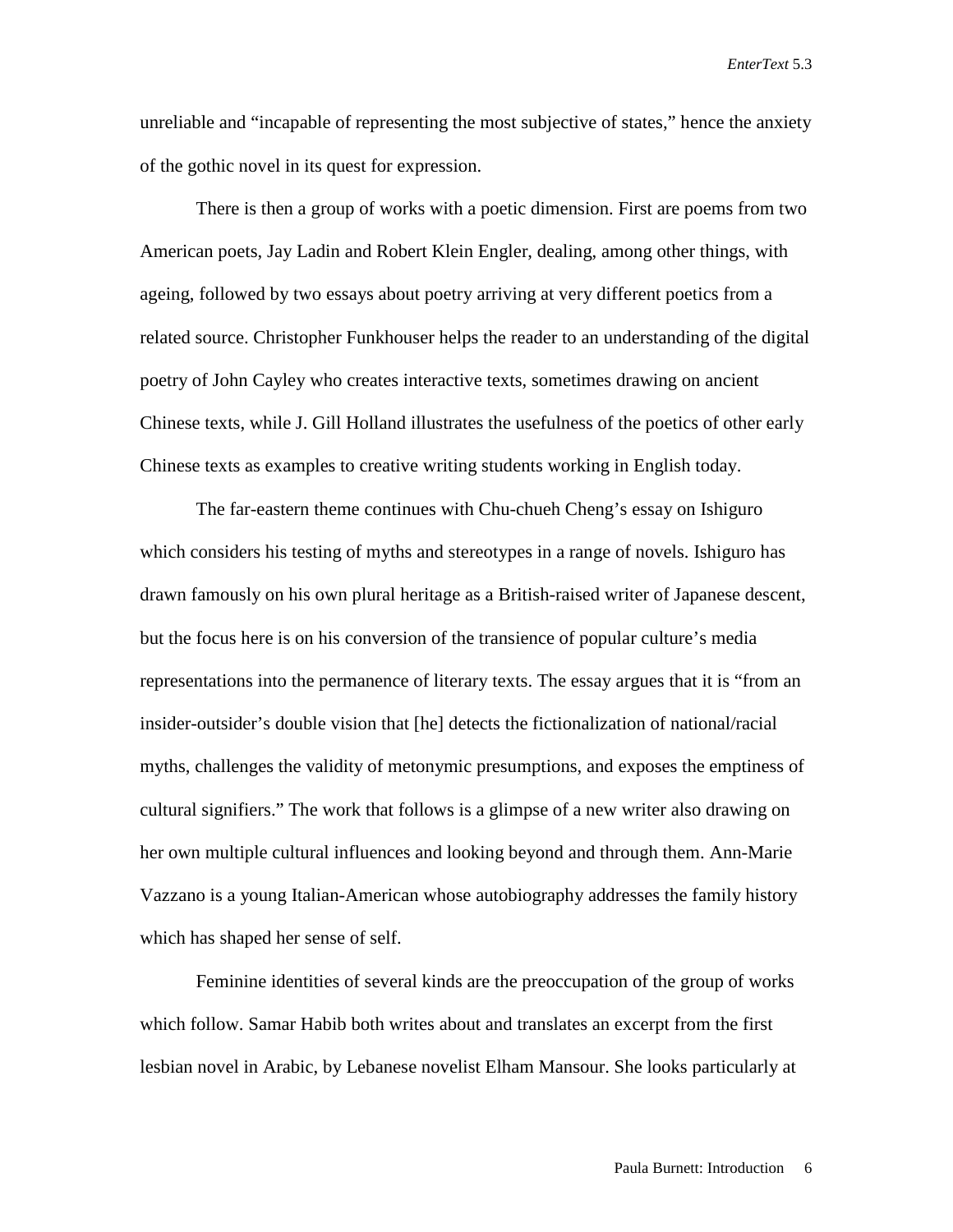the reception of the work in middle-eastern reviews and reflects on its pioneering nature. Sanna Dhahir's essay examines the representation of the feminine in a very different writer, a man against whose texts a charge of misogyny is often levelled, the Trinidadborn, Indian-descended Nobel Prize-winning novelist V. S. Naipaul. The essay focuses on his collection *In A Free State* in which, it argues, the male quest for freedom is thwarted by the archetypal feminine, associated with death. The Caribbean theme continues with another woman poet, one who writes in Creole and French, Nicole Cage-Florentiny from Martinique, whose perspective is very different from Naipaul's. Her work tends to focus on the ongoing Caribbean experience of poverty, on racial injustice, international solidarity, and the ongoing problematics relating to a history of slavery.

Her two poems, offered here in Creole, French, and English translation, bring us to the final work of this collection, an essay by Iftekhar Sayeed of Bangladesh, which presents a thoughtful and perhaps controversial argument about the different meanings of freedom to different cultures in a wide-ranging discussion which draws on political economy, philosophy and a range of cultural references, beginning and ending with Tagore. He proposes that in the West the concept of freedom is defined in terms of individual freedom, whereas in the East the concept is a collective one. He traces this to way the West has been shaped by the history of slavery, producing a focus on the individual. The different colonial histories of Asia have, he asserts, allowed their ancient cultures' emphasis on collective interests to survive.

We invite our readers to respond to any of these items. Our Forum awaits your messages, however brief. The name of our journal, *EnterText*, was chosen not just because it suited the way we publish, entering texts online, but because we invite our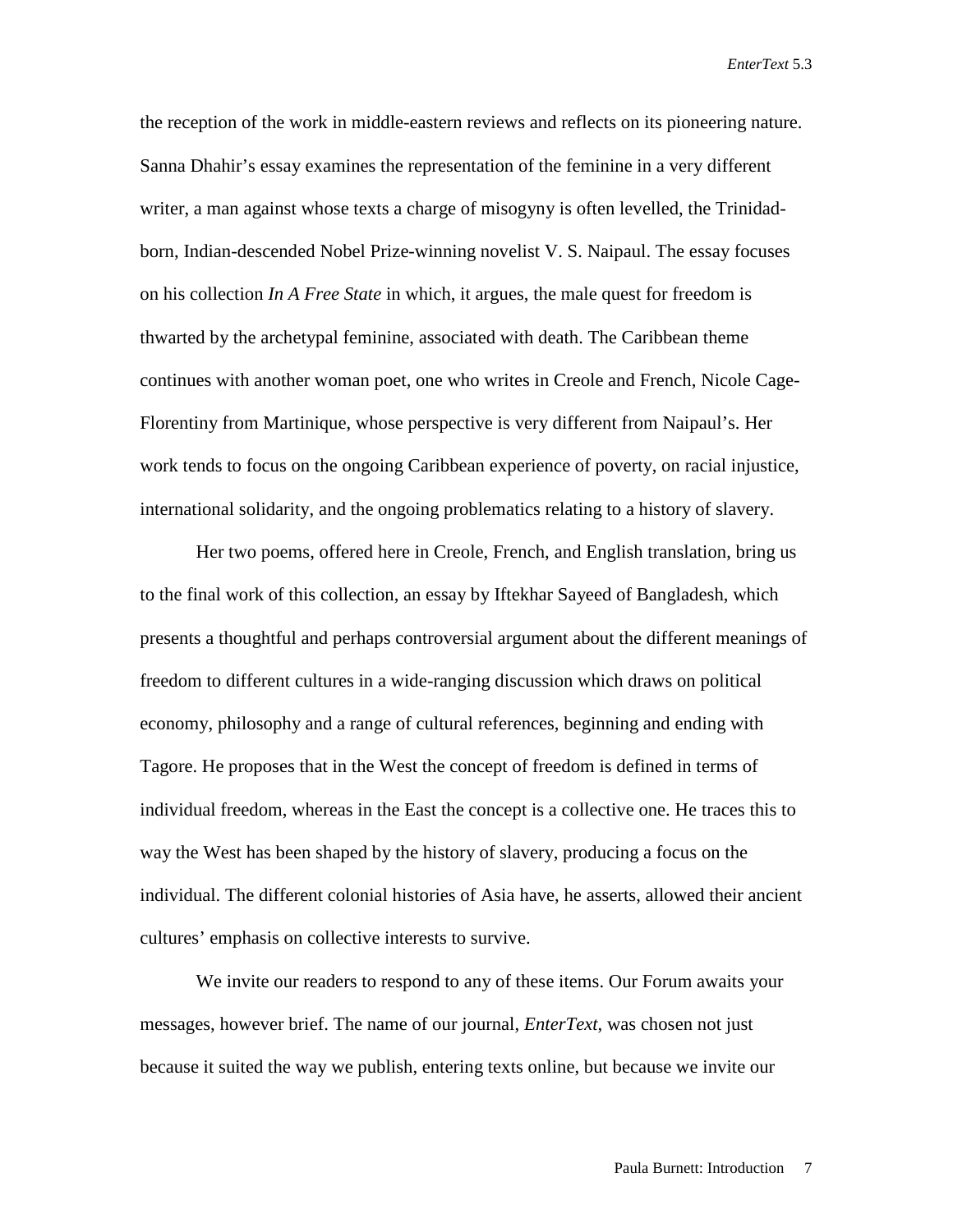readers to join in, entering their own texts, and creating an ongoing dialogue, with each other and with the writers concerned. This is one of the beauties of the web: it is never finished.

The three issues which make up *EnterText* Volume 5 exhibit a fine eclecticism. There are illustrations of art-works in several media, not just text-based, but works in photography and clay, and a survey of an architectural tradition. There are essays on political philosophy, history and many aspects of culture. A number of essays relate to film or literature, but with a particular interest in secondary aspects such as portrayals of cultural identity involving race or gender or sexuality, or social dimensions such as exclusion or censorship. We have essays on all kinds of cultural production, from the museum to the pop concert, in widely different parts of the world, embracing not only Europe but the Americas and Asia, Africa and Australia. Rarely are the essays we publish about one thing only, unlike many of those in journals with a narrow academic focus. As mentioned above, those who offer us their work are often boundary-crossers in their personal and academic and creative lives. We received, for instance, an interesting and scholarly paper about eighteenth-century British silver from someone who used to work in the New York stock exchange (and hope at some point to be sent its revised version). Who could have imagined that contributor? The story of those who submit work which does not, for various reasons, appear in *EnterText* is something else again. We are constantly surprised and delighted by what our readers send in to us.

Some may regard attempts at intercultural connections as futile and inherently unscholarly. We at *EnterText* repudiate the idea of the academy as a kind of centrifuge, in which ever more isolation attends upon ever more esoteric inquiry. We are committed to